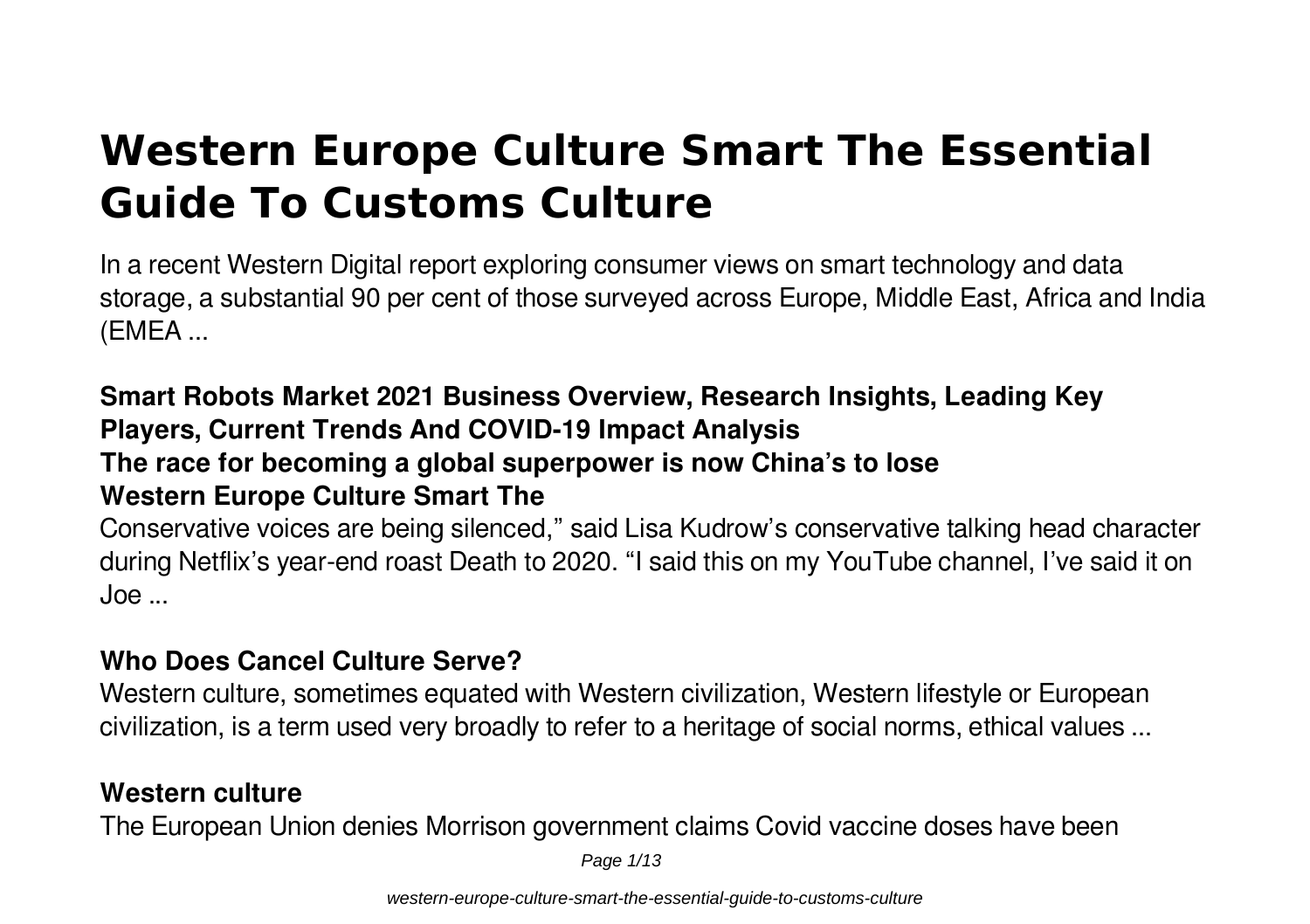blocked from being shipped to Australia. Plus: Kiwi creatives share their local travel tips ...

#### **Morning mail: EU denies blocking vaccine, bank culture getting worse, NZ travel tips**

The regions covered in the global smart wearables market are Asia-Pacific, Western Europe, Eastern Europe ... operations and adapting to the … Latest Trends on Global 3D Cell Culture Technologies ...

### **Smart Wearables Market Industry Growth, Competitive Analysis, Future Prospects and Forecast 2025**

Western Europe, Eastern Europe, North America, South America, Middle East and Africa). Competitive Landscape – This section covers details on the competitive landscape of the global smart ...

#### **Smart Buildings (Nonresidential Buildings) Global Market Opportunities And Strategies To 2030: COVID-19 Impact and Recovery**

The regions covered in the global smart robots market are Asia-Pacific, Western Europe, Eastern Europe, North America, South America, Middle East, Africa. The report covers the trends and market ...

### **Smart Robots Market 2021 Business Overview, Research Insights, Leading Key Players, Current Trends And COVID-19 Impact Analysis**

IDC forecasts shipments for smart home devices to surpass 1.4 billion by 2025 with a five-year Page 2/13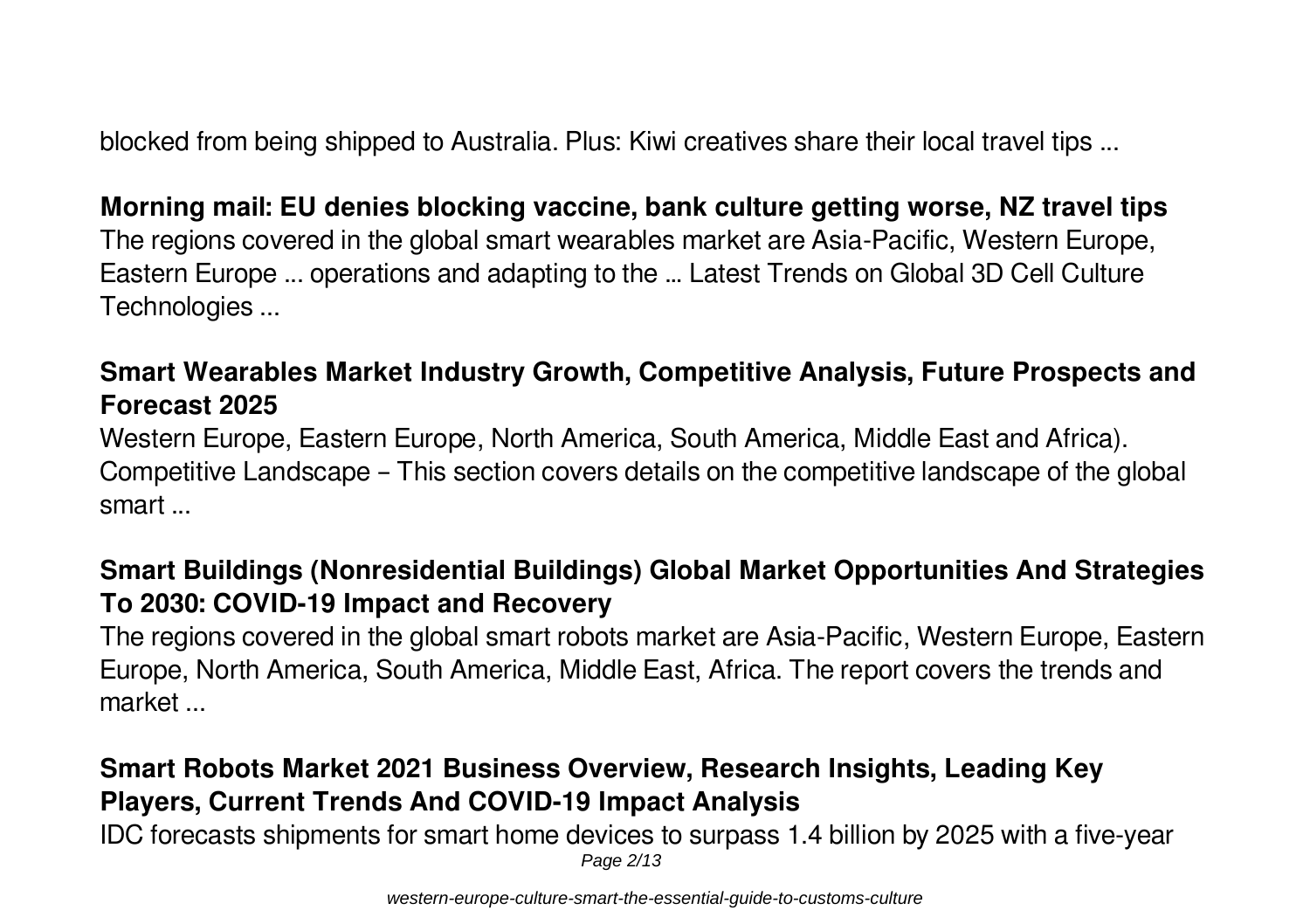compound annual growth rate (CAGR) of 12.2%. The growth will be brought about by new home automation ...

### **Smart home shipments to surpass 1.4 billion in 2025**

The FMI study finds that over one-fourth of the 3D cell culture market revenues were accounted for the Europe region in 2018, of which a bulk of revenues come from Western European countries such as ...

### **Global Market Study on 3D Cell Culture: Need for Lower Drug Discovery Costs during Research Heightening Demand**

SINGAPORE, March 31, 2021 /PRNewswire/ -- Singapore, Seoul, and London earn top positions in the second edition of the Top 50 Smart City Government rankings published by Eden Strategy Institute today.

### **Eden Strategy Institute Announces The Top 50 Smart City Governments in 2021**

In a recent Western Digital report exploring consumer views on smart technology and data storage, a substantial 90 per cent of those surveyed across Europe, Middle East, Africa and India (EMEA ...

### **Smart Security, Storage and Consumer Perceptions**

Online retailer lastminute.com intends to head into the Vaccine Economy with a Smart Working strategy underpinned by a digital-first approach. Many employers are already turning their Page 3/13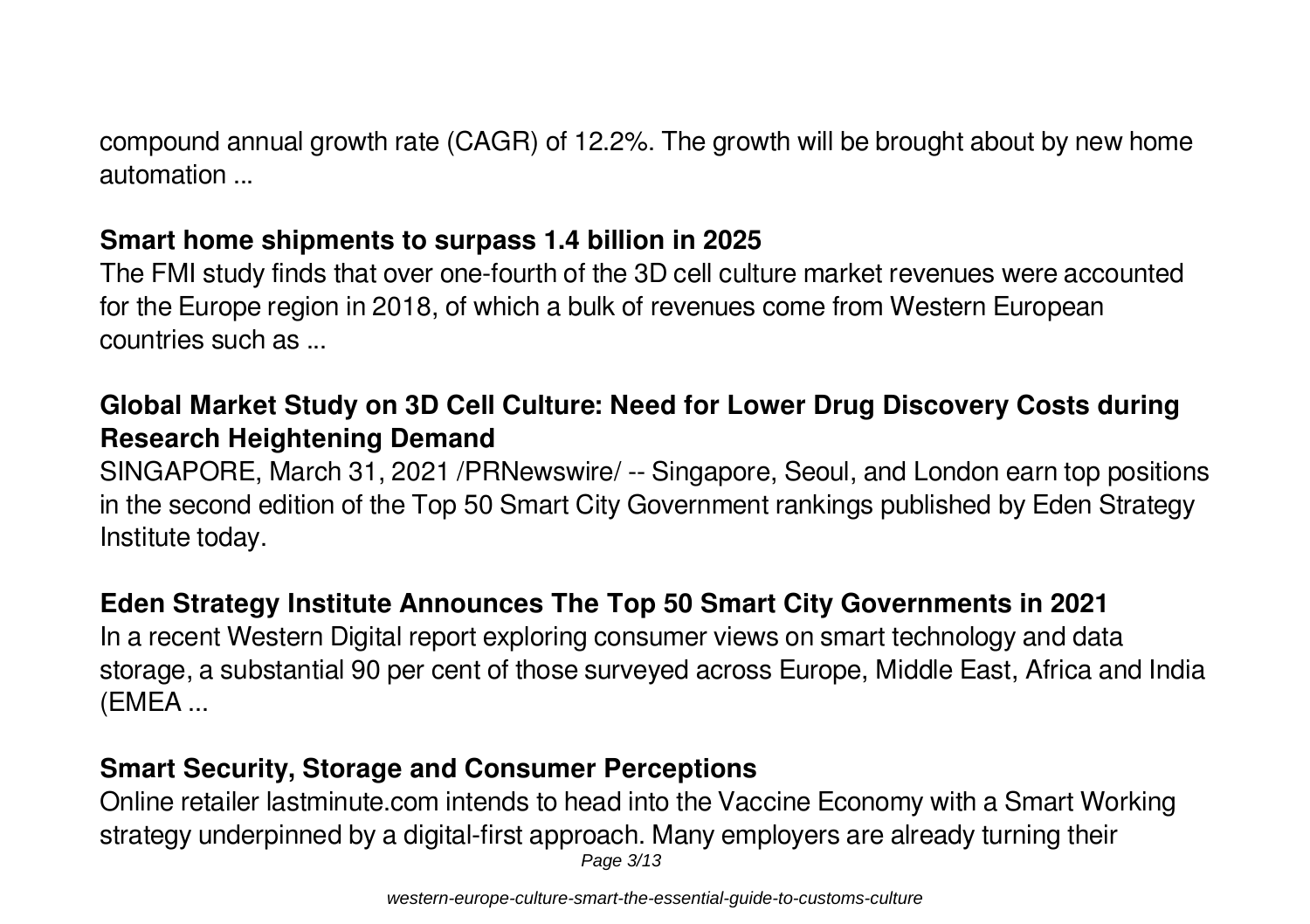attention ...

### **Smart Working shapes lastminute.com's organizational thinking for the Vaccine Economy**

Pottery found at the site suggests that the deceased belonged to the Copper Age Lasinja culture ... but probably shared Anatolian and Western European hunter-gatherer ancestry.

### **Analysis of 6,200-Year-Old Grave Raises New Questions About Neolithic Massacre**

Companies need to make sure they have considered all the storage and policy challenges as part of their smart security strategy for the future. Davide joined Western Digital as Business Development ...

#### **Edge computing, AI and thermal imaging – the future of smart security**

Worldwide shipments of smart home devices are forecast to surpass 1.4 billion units in 2025 with a five-year growth rate of 12.2%, according to IDC.

### **IDC Forecasts Double-Digit Growth for Smart Home Devices as Consumers Embrace Home Automation and Ambient Computing**

The more I think about it, the more I feel that the risk of the US losing its global dominance in many areas—economics, finance, capital markets, education and culture—has risen substantially

...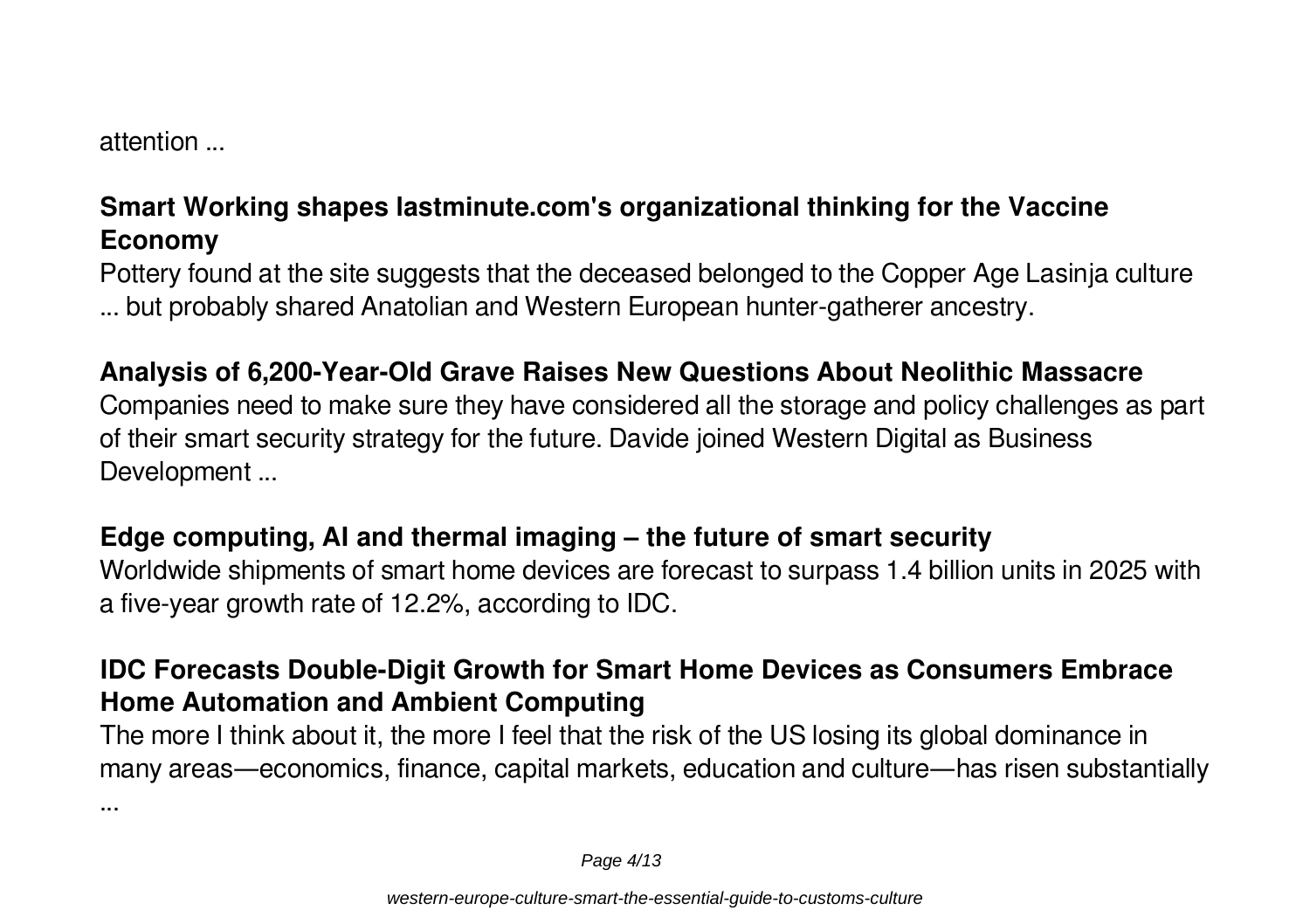### **The race for becoming a global superpower is now China's to lose**

(Reuters) - Micron Technology Inc and Western Digital Corp are individually exploring a potential deal for Kioxia Holdings Corp that could value the... LONDON (Reuters) - An investment vehicle for ...

### **Russian law requires smart devices to come pre-installed with domestic software**

Toffee is a sweet treat that became popular in England and across Europe in the early 1800s ... these are a common treat at fall festivals in Western culture, such as Halloween and Guy Fawkes ...

The regions covered in the global smart wearables market are Asia-Pacific, Western Europe, Eastern Europe ... operations and adapting to the … Latest Trends on Global 3D Cell Culture Technologies ... **Smart home shipments to surpass 1.4 billion in 2025 Western Europe Culture Smart The Smart Working shapes lastminute.com's organizational thinking for the Vaccine Economy**

Worldwide shipments of smart home devices are forecast to surpass 1.4 billion units in 2025

Page 5/13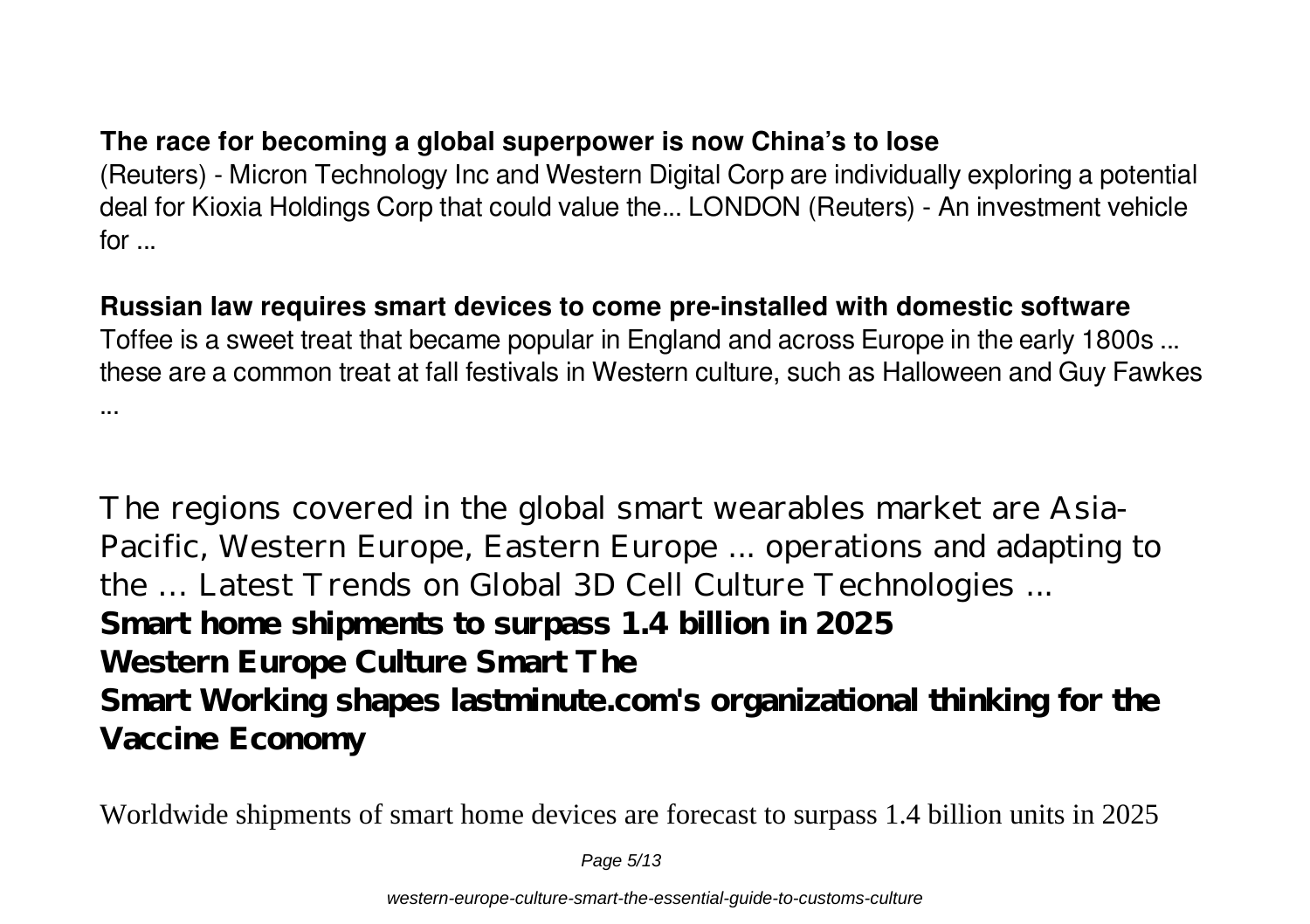with a five-year growth rate of 12.2%, according to IDC.

### **Smart Security, Storage and Consumer Perceptions**

Companies need to make sure they have considered all the storage and policy challenges as part of their smart security strategy for the future. Davide joined Western Digital as Business Development ...

**Edge computing, AI and thermal imaging – the future of smart security**

# **Eden Strategy Institute Announces The Top 50 Smart City Governments in 2021**

# **Global Market Study on 3D Cell Culture: Need for Lower Drug Discovery Costs during Research Heightening Demand**

The FMI study finds that over one-fourth of the 3D cell culture market revenues were accounted for the Europe region in 2018, of which a bulk of revenues come from Western European countries such as ...

Conservative voices are being silenced," said Lisa Kudrow's conservative talking head character during Netflix's year-end roast Death to 2020. "I said this on my YouTube channel, I've said it on Joe ...

# *Smart Buildings (Nonresidential Buildings) Global Market*

Page 6/13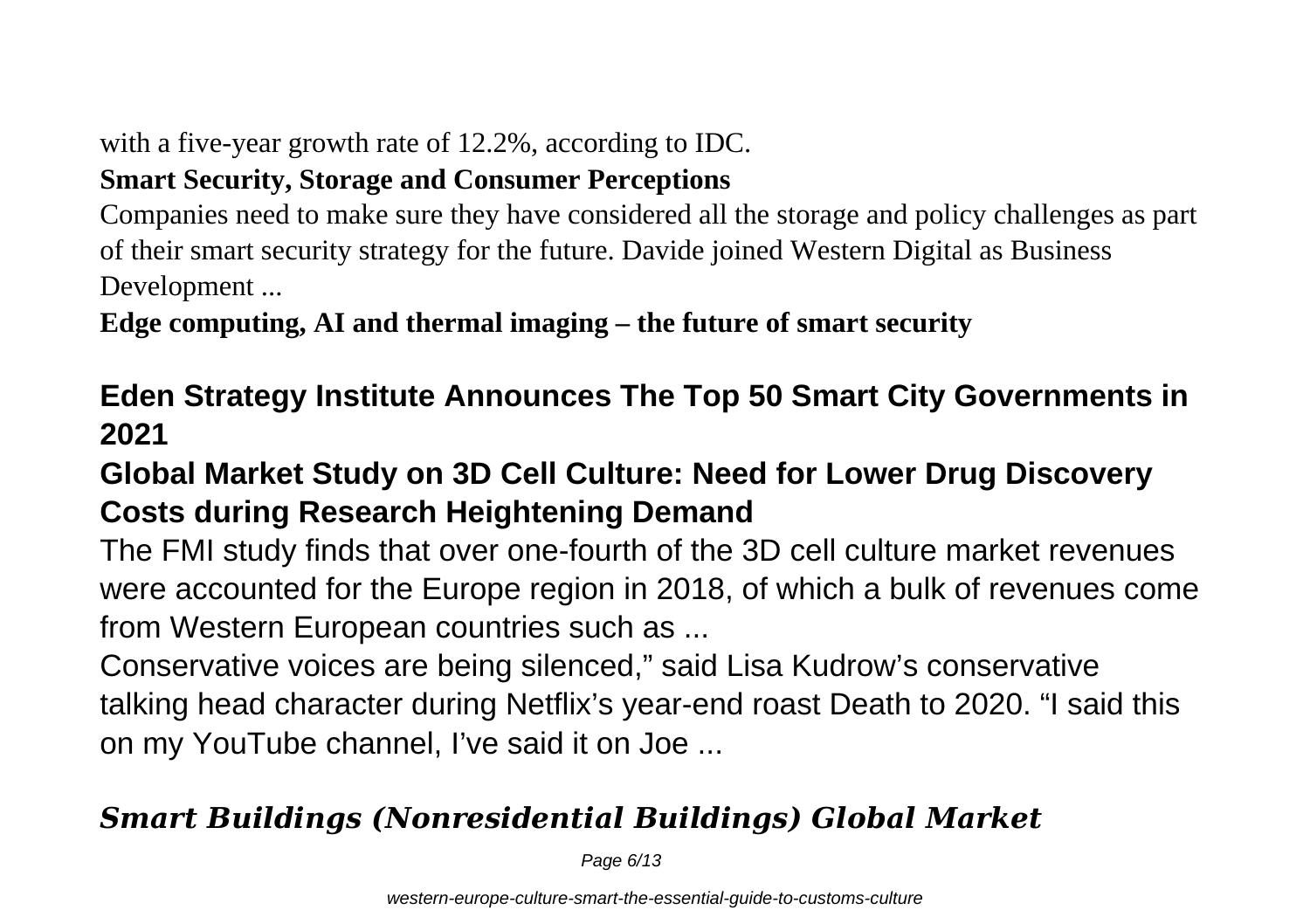*Opportunities And Strategies To 2030: COVID-19 Impact and Recovery*

*Western Europe, Eastern Europe, North America, South America, Middle East and Africa). Competitive Landscape – This section covers details on the competitive landscape of the global smart ... SINGAPORE, March 31, 2021 /PRNewswire/ -- Singapore, Seoul, and London earn top positions in the second edition of the Top 50 Smart City Government rankings published by Eden Strategy Institute today.*

*Online retailer lastminute.com intends to head into the Vaccine Economy with a Smart Working strategy underpinned by a digitalfirst approach. Many employers are already turning their attention*

*...*

*Analysis of 6,200-Year-Old Grave Raises New Questions About Neolithic Massacre*

*The regions covered in the global smart robots market are Asia-Pacific, Western Europe, Eastern Europe, North America, South America, Middle East, Africa. The report covers the trends and market ... Smart Wearables Market Industry Growth, Competitive Analysis, Future Prospects and Forecast 2025*

**Western Europe Culture Smart The**

Page 7/13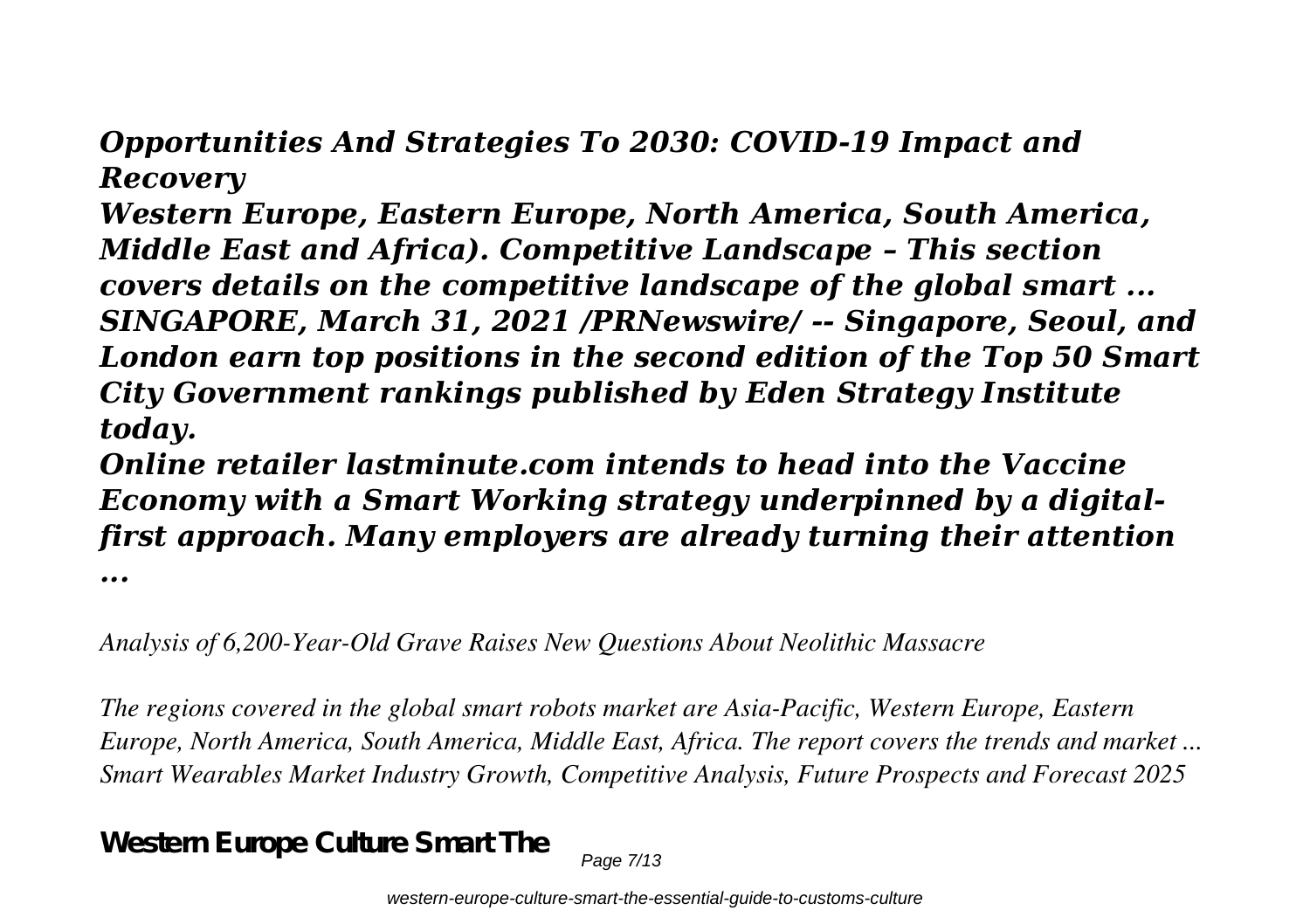Conservative voices are being silenced," said Lisa Kudrow's conservative talking head character during Netflix's year-end roast Death to 2020. "I said this on my YouTube channel, I've said it on Joe ...

### **Who Does Cancel Culture Serve?**

Western culture, sometimes equated with Western civilization, Western lifestyle or European civilization, is a term used very broadly to refer to a heritage of social norms, ethical values ...

### **Western culture**

The European Union denies Morrison government claims Covid vaccine doses have been blocked from being shipped to Australia. Plus: Kiwi creatives share their local travel tips ...

**Morning mail: EU denies blocking vaccine, bank culture getting worse, NZ travel tips** The regions covered in the global smart wearables market are Asia-Pacific, Western Europe, Eastern Europe ... operations and adapting to the … Latest Trends on Global 3D Cell Culture Technologies ...

**Smart Wearables Market Industry Growth, Competitive Analysis, Future Prospects and**

Page 8/13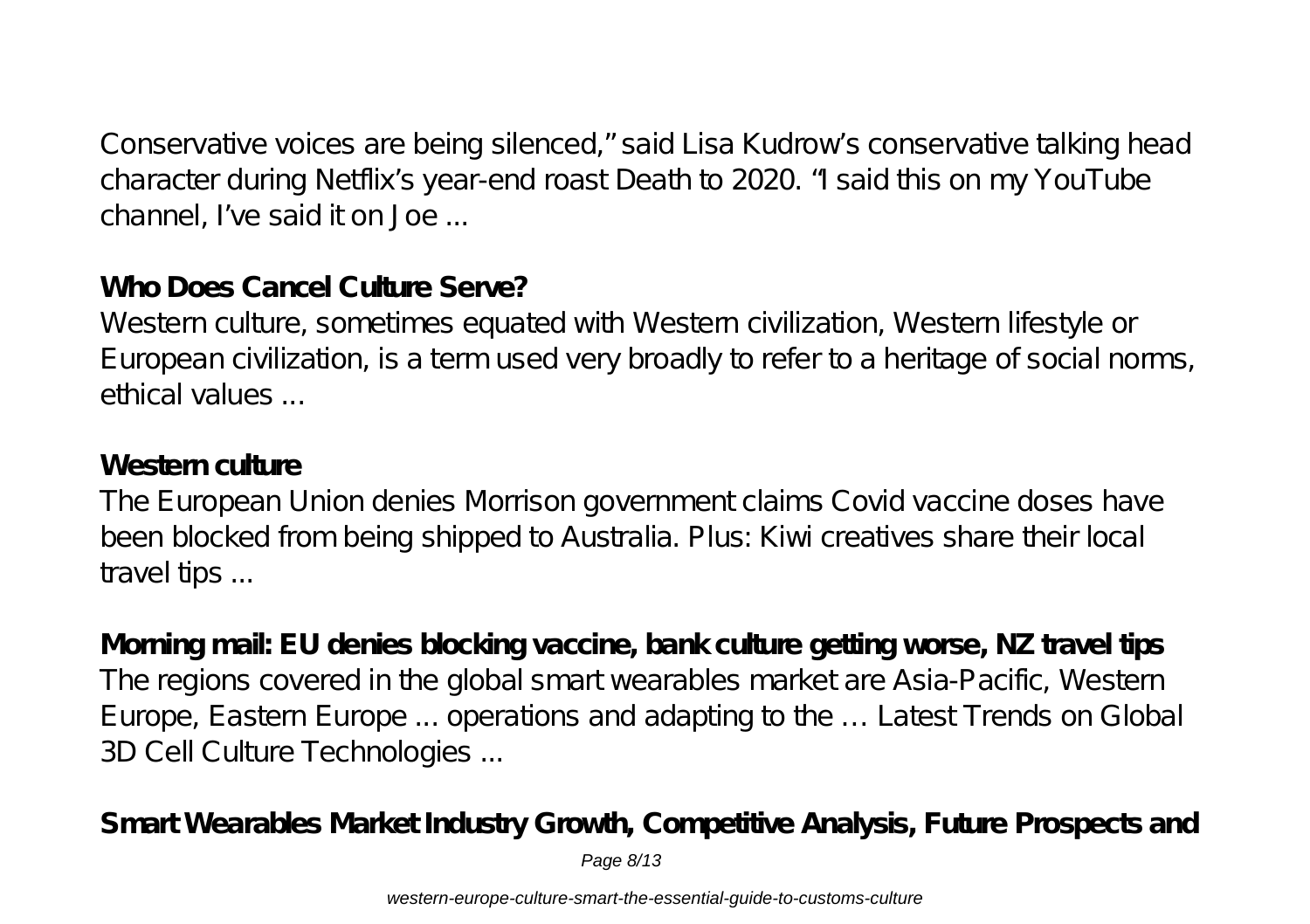### **Forecast 2025**

Western Europe, Eastern Europe, North America, South America, Middle East and Africa). Competitive Landscape – This section covers details on the competitive landscape of the global smart ...

**Smart Buildings (Nonresidential Buildings) Global Market Opportunities And Strategies To 2030: COVID-19 Impact and Recovery**

The regions covered in the global smart robots market are Asia-Pacific, Western Europe, Eastern Europe, North America, South America, Middle East, Africa. The report covers the trends and market ...

### **Smart Robots Market 2021 Business Overview, Research Insights, Leading Key Players, Current Trends And COVID-19 Impact Analysis**

IDC forecasts shipments for smart home devices to surpass 1.4 billion by 2025 with a five-year compound annual growth rate (CAGR) of 12.2%. The growth will be brought about by new home automation ...

### **Smart home shipments to surpass 1.4 billion in 2025**

The FMI study finds that over one-fourth of the 3D cell culture market revenues were accounted for the Europe region in 2018, of which a bulk of revenues come from

Page 9/13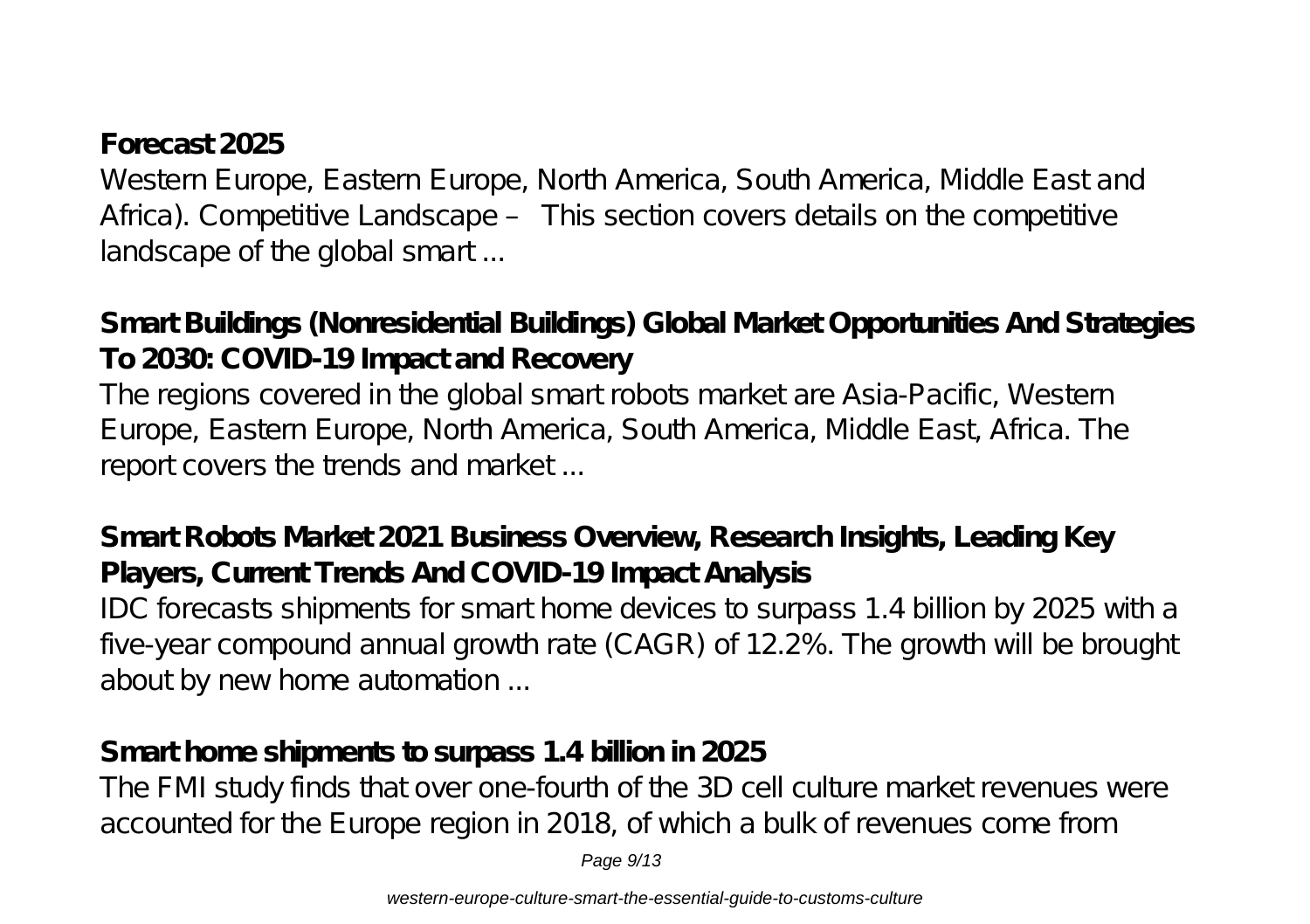Western European countries such as ...

## **Global Market Study on 3D Cell Culture: Need for Lower Drug Discovery Costs during Research Heightening Demand**

SINGAPORE, March 31, 2021 /PRNewswire/ -- Singapore, Seoul, and London earn top positions in the second edition of the Top 50 Smart City Government rankings published by Eden Strategy Institute today.

### **Eden Strategy Institute Announces The Top 50 Smart City Governments in 2021** In a recent Western Digital report exploring consumer views on smart technology and data storage, a substantial 90 per cent of those surveyed across Europe, Middle East, Africa and India (EMEA ...

# **Smart Security, Storage and Consumer Perceptions**

Online retailer lastminute.com intends to head into the Vaccine Economy with a Smart Working strategy underpinned by a digital-first approach. Many employers are already turning their attention ...

**Smart Working shapes lastminute.com's organizational thinking for the Vaccine Economy**

Page 10/13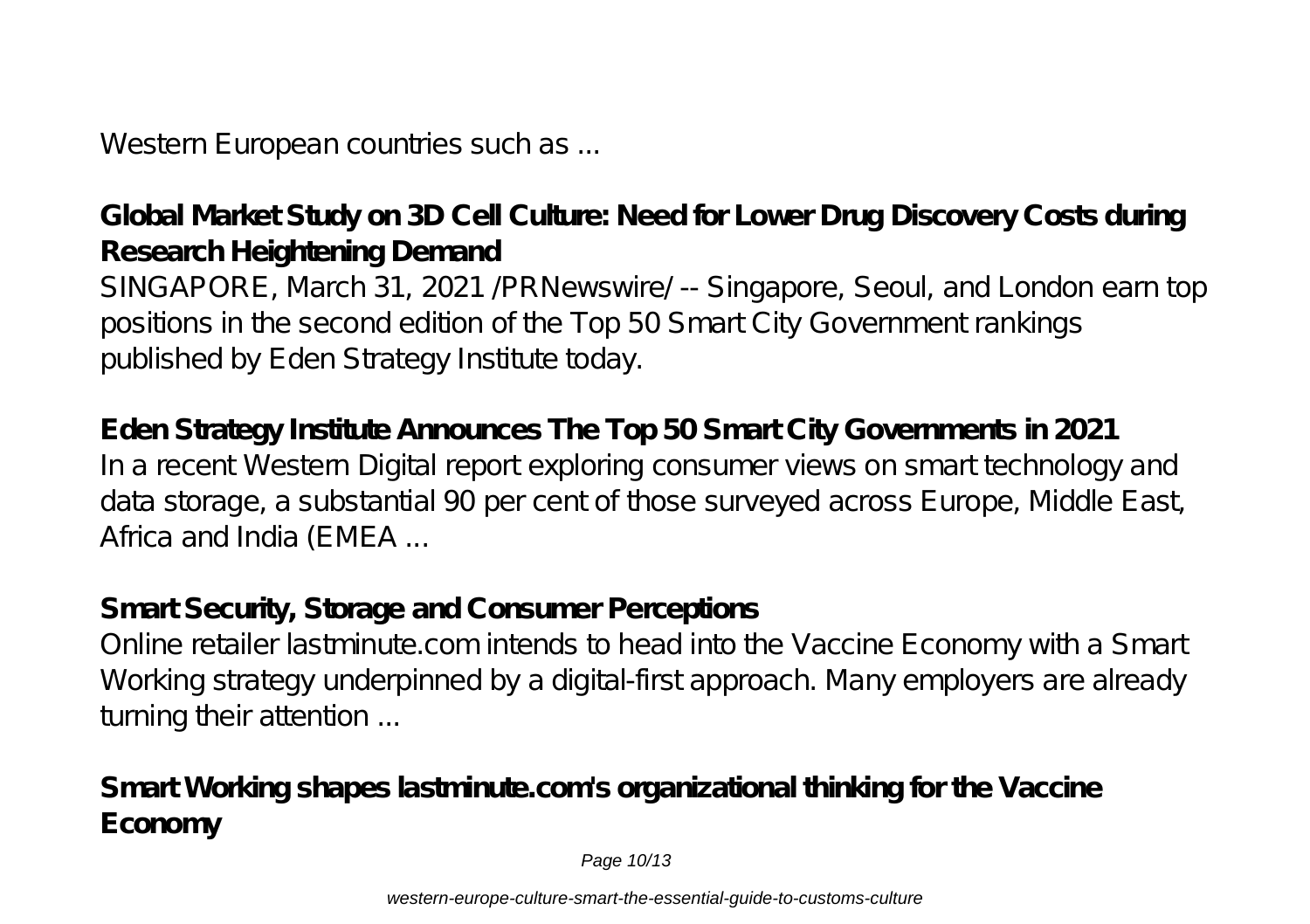Pottery found at the site suggests that the deceased belonged to the Copper Age Lasinja culture ... but probably shared Anatolian and Western European huntergatherer ancestry.

**Analysis of 6,200-Year-Old Grave Raises New Questions About Neolithic Massacre** Companies need to make sure they have considered all the storage and policy challenges as part of their smart security strategy for the future. Davide joined Western Digital as Business Development ...

**Edge computing, AI and thermal imaging – the future of smart security** Worldwide shipments of smart home devices are forecast to surpass 1.4 billion units in 2025 with a five-year growth rate of 12.2%, according to IDC.

### **IDC Forecasts Double-Digit Growth for Smart Home Devices as Consumers Embrace Home Automation and Ambient Computing**

The more I think about it, the more I feel that the risk of the US losing its global dominance in many areas—economics, finance, capital markets, education and culture—has risen substantially ...

**The race for becoming a global superpower is now China's to lose**

Page 11/13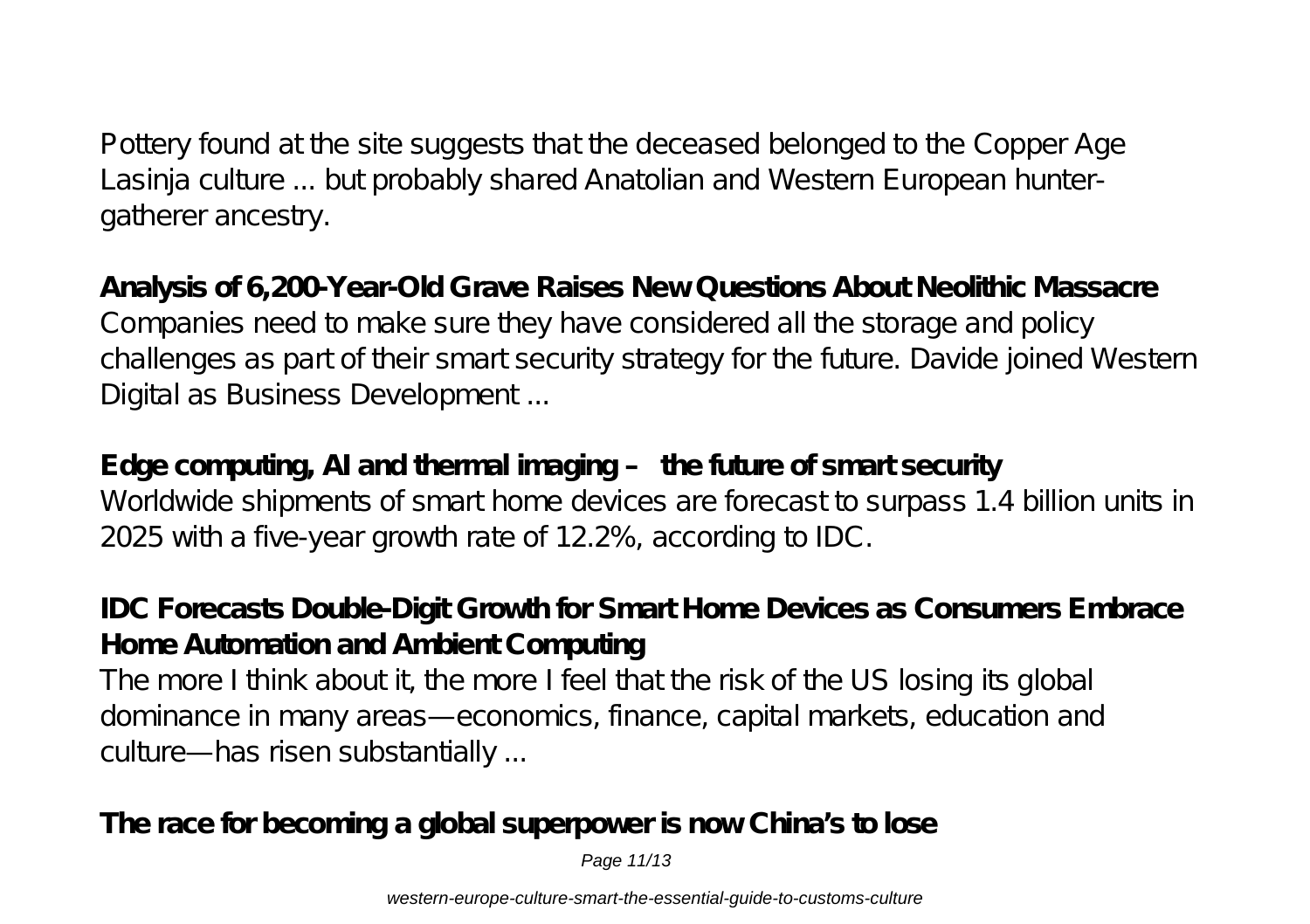(Reuters) - Micron Technology Inc and Western Digital Corp are individually exploring a potential deal for Kioxia Holdings Corp that could value the... LONDON (Reuters) - An investment vehicle for ...

**Russian law requires smart devices to come pre-installed with domestic software** Toffee is a sweet treat that became popular in England and across Europe in the early 1800s ... these are a common treat at fall festivals in Western culture, such as Halloween and Guy Fawkes ...

Pottery found at the site suggests that the deceased belonged to the Copper Age Lasinja culture ... but probably shared Anatolian and Western European huntergatherer ancestry.

Western culture, sometimes equated with Western civilization, Western lifestyle or European civilization, is a term used very broadly to refer to a heritage of social norms, ethical values ...

**Who Does Cancel Culture Serve?**

### *IDC forecasts shipments for smart home devices to surpass 1.4 billion by 2025 with a five-year compound annual growth rate (CAGR) of 12.2%. The growth will be brought*

Page 12/13